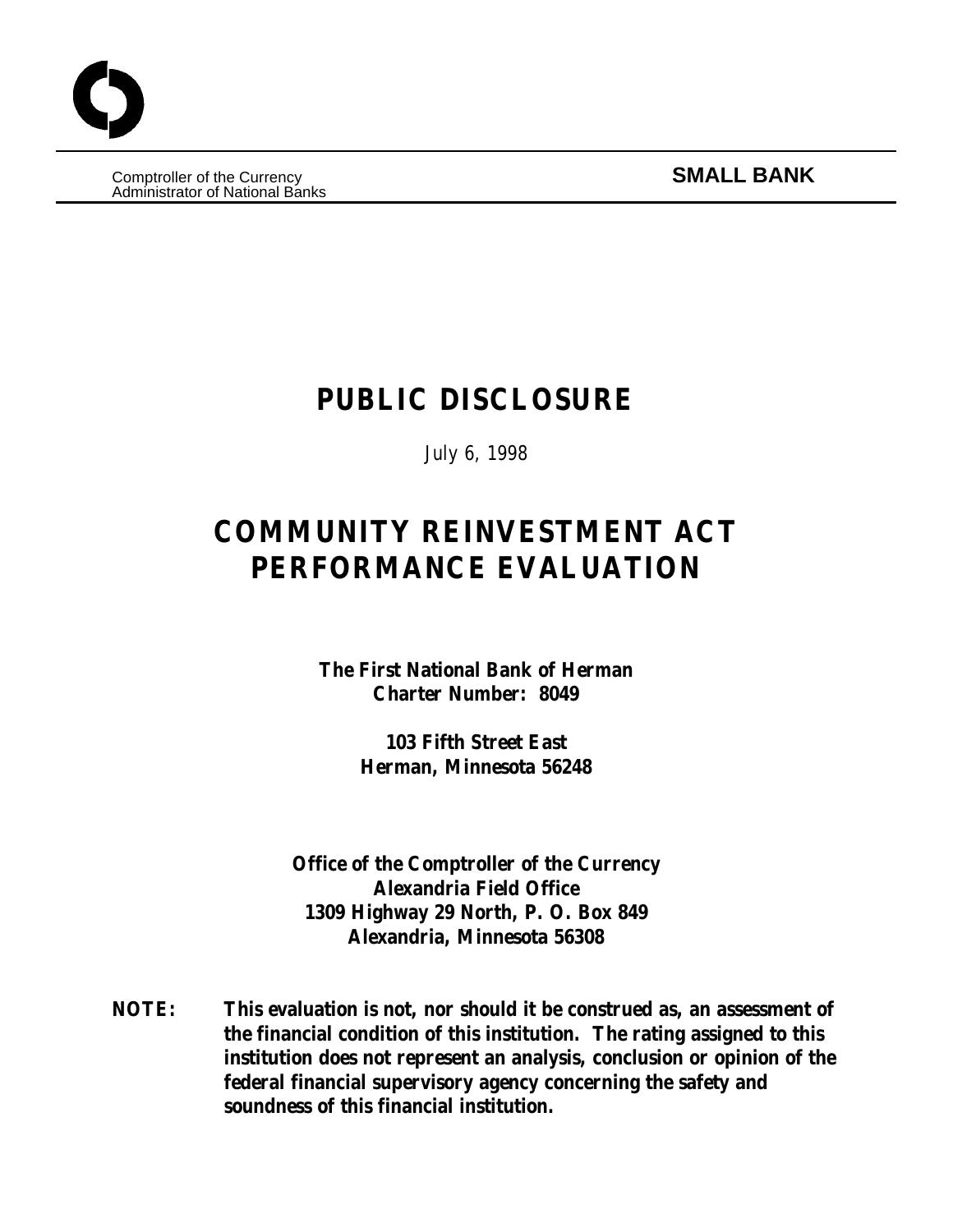# **GENERAL INFORMATION**

*The Community Reinvestment Act (CRA) requires each federal financial supervisory agency to use its authority when examining financial institutions subject to its supervision, to assess the institution's record of meeting the credit needs of its entire community, including low- and moderate-income neighborhoods, consistent with safe and sound operation of the institution. Upon conclusion of such examination, the agency must prepare a written evaluation of the institution's record of meeting the credit needs of its community.* 

*This document is an evaluation of the Community Reinvestment Act (CRA) performance of The First National Bank of Herman, Herman, MN prepared by The Office of the Comptroller of the Currency, the institution's supervisory agency, as of July 6, 1998. The agency rates the CRA performance of an institution consistent with the provisions set forth in Appendix A to 12 CFR Part 25.*

# **INSTITUTION'S CRA RATING:** This institution is rated Satisfactory.

The First National Bank of Herman's rating is based upon the following factors:

- The bank's record of extending credit to borrowers of different income levels and to businesses of different sizes is good.
- A majority of the loans are extended in the bank's assessment area.
- The bank's loan-to-deposit ratio is reasonable.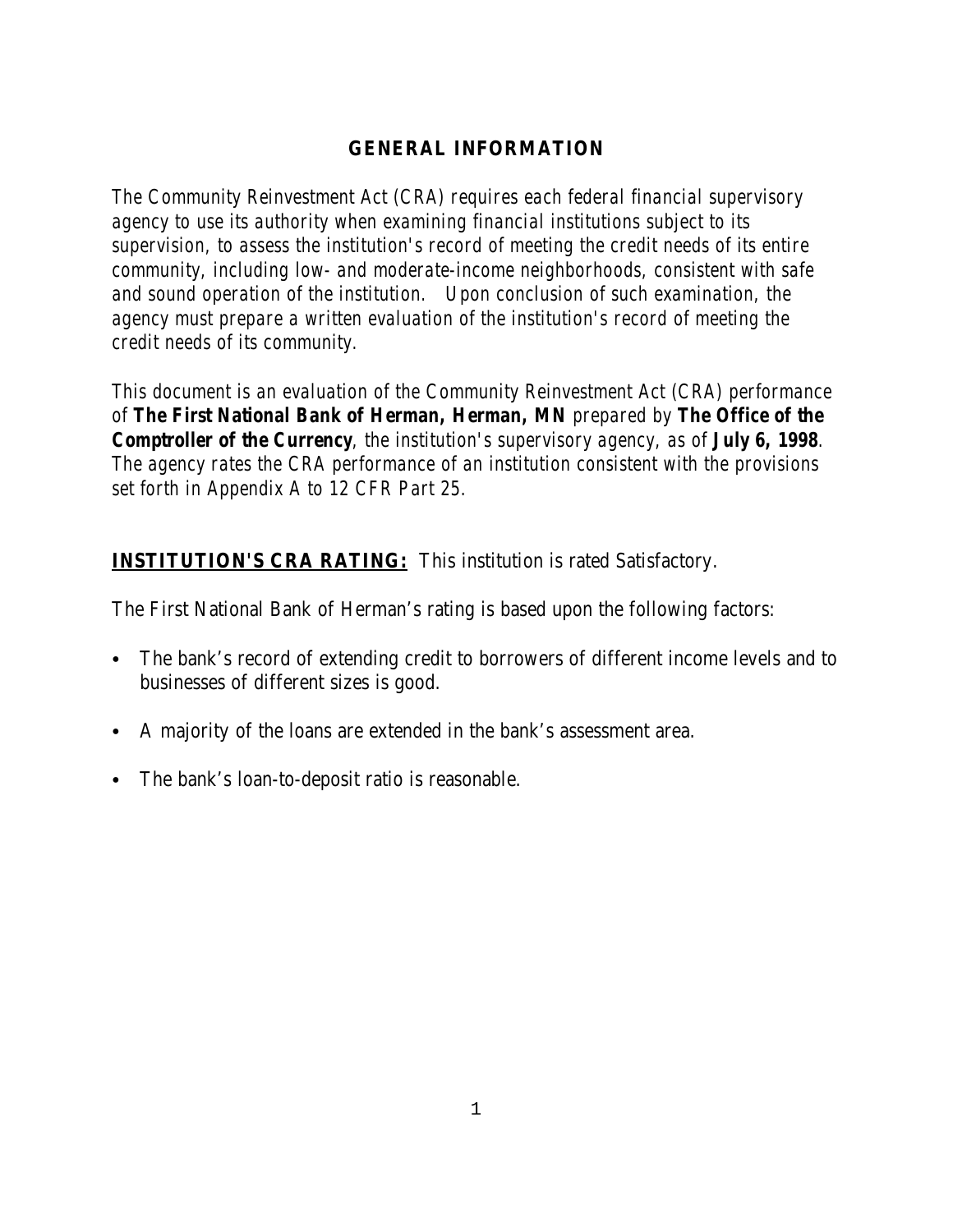# **DESCRIPTION OF INSTITUTION**

The First National Bank of Herman (FNB) is a \$14 million bank in Herman, Minnesota. The bank is owned by The First National Agency of Herman, Inc., a onebank holding company. The only office is located in Herman, a community of approximately 485 people.

The bank offers traditional loan and deposit products and services. Using March 31, 1998 financial information, loans totaled \$7.5 million or 54% of total assets. The loan portfolio consists of agriculture (59%), commercial (20%), residential real estate (9%), consumer (8%) and other loans (4%).

The last CRA examination was May 23, 1995 and the bank was rated "Satisfactory." There are no legal or financial impediments limiting the bank's ability to help meet the credit needs of the community. The bank's lending limit could restrict the bank's ability to provide total credit services to a few of the area's largest farmers.

The primary credit need of the community includes affordable housing loans. This was determined through discussions with bank management and a contact with the Grant County Housing and Redevelopment Authority. Discussions with the community contact stated that banks in Grant County work with that agency in implementing loan programs.

#### **DESCRIPTION OF FIRST NATIONAL BANK'S ASSESSMENT AREA**

The bank's assessment area (AA) includes four block numbering areas (BNAs) located in Grant, Stevens and Traverse Counties. The AA meets the requirements of the regulation and does not arbitrarily exclude low- or moderate-income geographies. Based on 1990 census data information, 2,983 families reside in the AA with a median family income of \$25,917. The AA consists of one BNA that is considered moderateincome and three BNAs that are middle-income.

The local economy is dominated by agriculture and agriculture-related businesses. The largest employer is the Herman-Norcross school district. Other employers include Pederson's Agri Service, H N Ag Services and Farm Products Direct.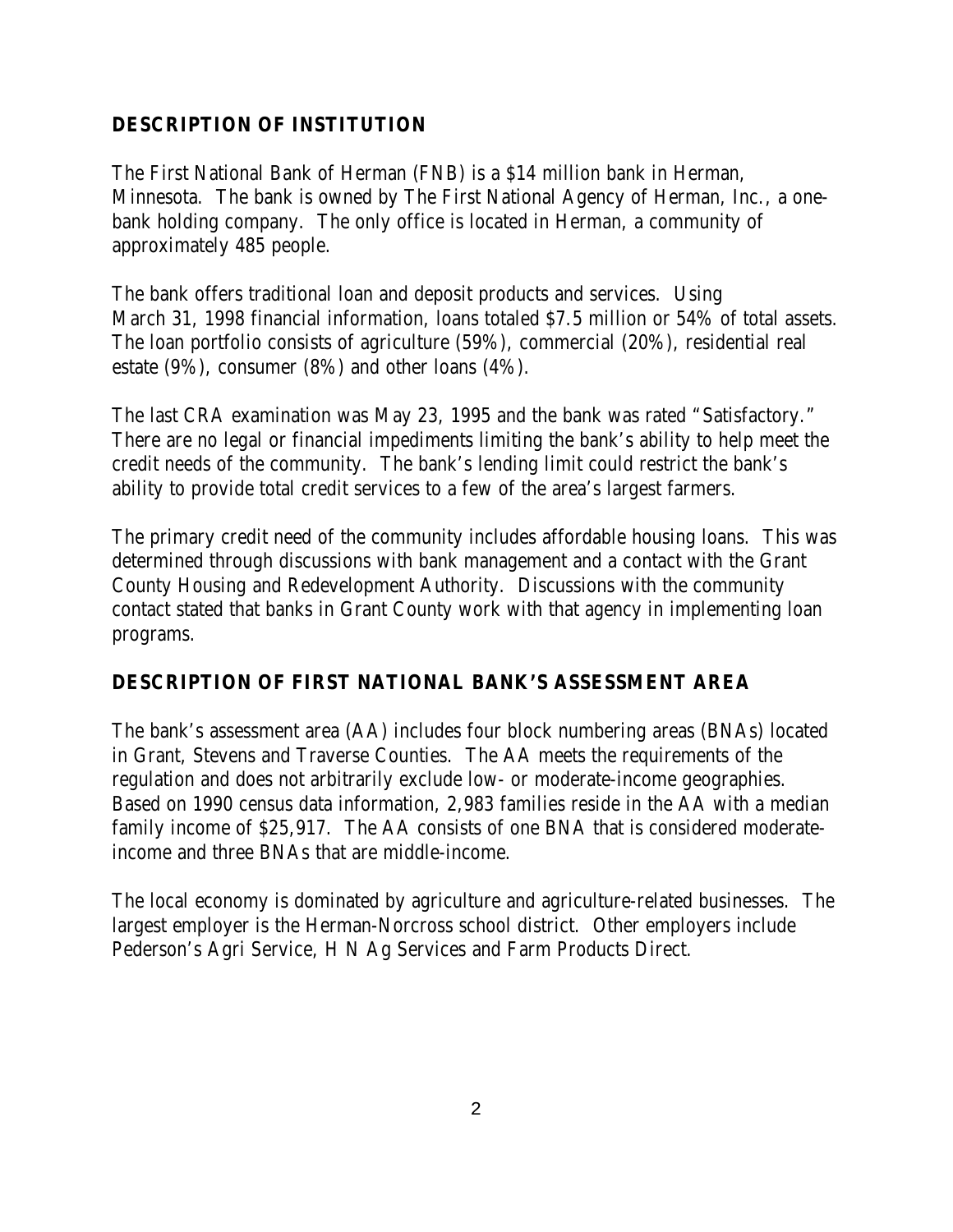### **CONCLUSIONS WITH RESPECT TO PERFORMANCE CRITERIA**:

#### **Loan-to-Deposit Ratio**

The bank's loan-to-deposit (LTD) ratio is reasonable. The quarterly LTD ratio has averaged 56% since the last CRA examination. As of March 31, 1998, the LTD ratio was 61% which ranks third of five similar banks located in or adjacent to the bank's AA. The range of the LTD ratios of these banks is 46% to 72%.

#### **Lending in the Assessment Area**

FNB originates a majority of its loans within its AA. This was determined by using a bank generated report which lists all new loans originated during 1997 through June 30, 1998 and the location of these loans by zip code. The accuracy of this report was verified through the sampling of consumer and business loans during the examination process. The table below illustrates the bank's lending activities within its AA.

|                                         | Loans Originated |
|-----------------------------------------|------------------|
| <b>Total Number of Loans Originated</b> | 642              |
| Number of Originations in AA            | 567              |
| Percentage in AA                        | 88%              |
| <b>Total Dollar of Loans Originated</b> | \$8,994,100      |
| Dollar of Loans Originated in AA        | \$8,382,100      |
| Percentage in AA                        | 93%              |

# **Lending to Borrowers of Different Incomes and to Businesses of Different Sizes in the Assessment Area**

FNB has a good record of lending to individuals of different income levels and businesses of all sizes. The bank's main product lines include loans to farmers, small businesses and consumer loans which are detailed in the charts below. In addition, the bank participates in several loan programs that target low- and moderate-income borrowers and small businesses and farms including: Minnesota Housing Finance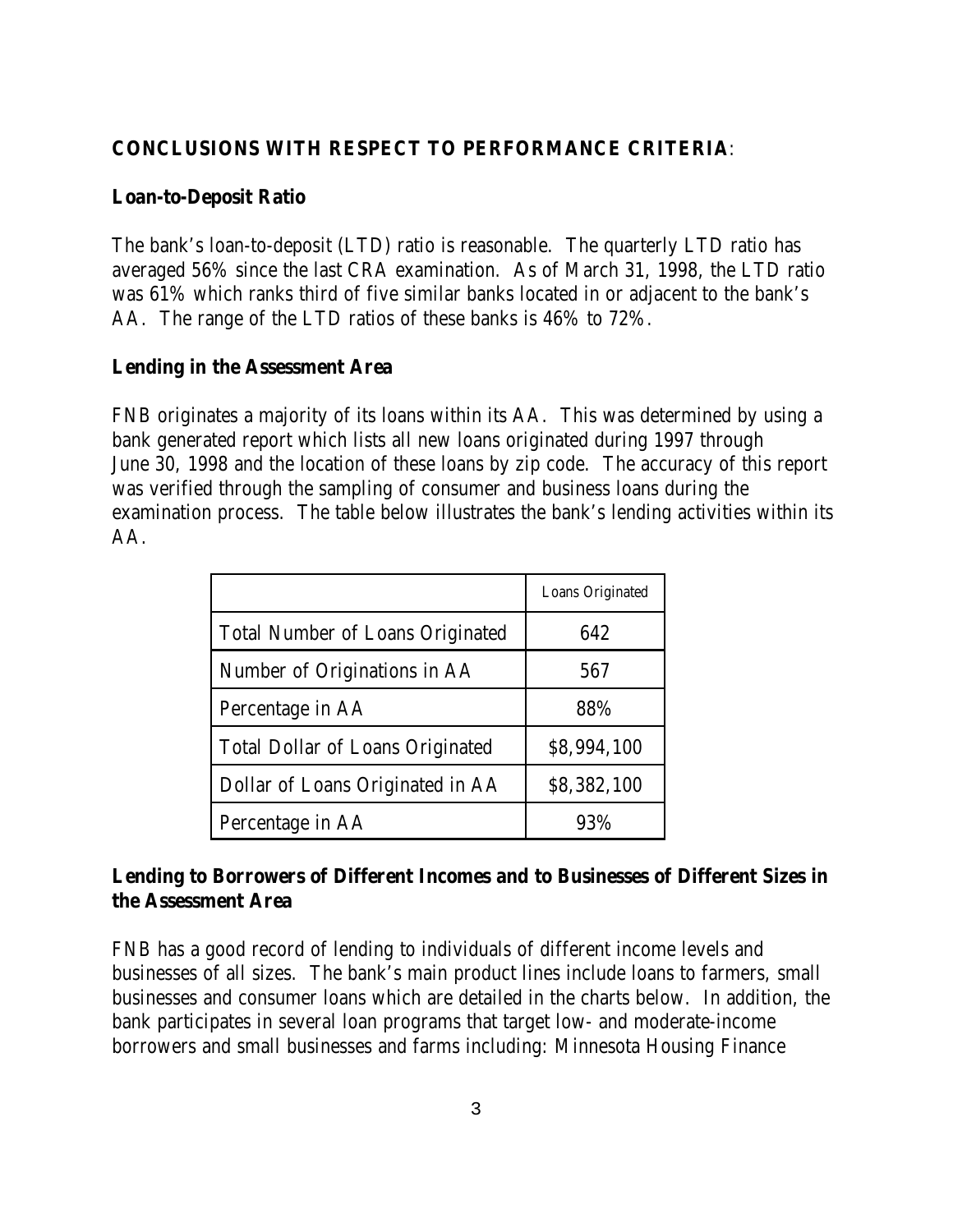Agency Home Improvement loan program, Small Business Administration's Low Doc program, Farm Service Agency's Guaranteed loan program.

#### Consumer Loans

The following table represents a sample of 25 consumer instalment loans totaling \$66,298. The consumer loans represent 10% of the number and 8% of the total dollar volume of loans made in 1997 through June 30, 1998.

| <b>Income Level</b>                                             | % Families in<br>the AA<br>(1990 Census Data) | % Number<br>of Loans<br><b>Sampled</b> | % Dollar<br><b>Volume Loans</b><br><b>Sampled</b> |
|-----------------------------------------------------------------|-----------------------------------------------|----------------------------------------|---------------------------------------------------|
| Low-Income<br>$< 50\%$ Median Family income <sup>*</sup>        | 22%                                           | 28%                                    | 17%                                               |
| Moderate-Income<br>at least $50\% < 80\%$ Median Family Income* | 23%                                           | 20%                                    | 14%                                               |
| Middle-Income<br>at least 80% < 120% Median Family Income*      | 26%                                           | 8%                                     | 18%                                               |
| Upper-Income<br>120% and > Median Family Income*                | 29%                                           | 4%                                     | 9%                                                |
| Information not available                                       | N/A                                           | 40%                                    | 42%                                               |

\* 1998 Outstate Median Family Income \$40,500

#### Business and Small Farm Loans

The sample represents 33 business and agriculture loans totaling \$4.2 million, which equal 10% of the number and 56% of the dollar volume of business and agriculture loans made in 1997 through June 30, 1998.

| <b>Annual Gross Sales</b><br>(000's) | % Number of Loans<br><b>Sampled</b> | % Dollar Volume<br><b>Sampled</b> |
|--------------------------------------|-------------------------------------|-----------------------------------|
| \$100 or less                        | 24%                                 | <b>11%</b>                        |
| $$101 - $250$                        | 43%                                 | 51%                               |
| $$251 - $1,000$                      | 30%                                 | 36%                               |